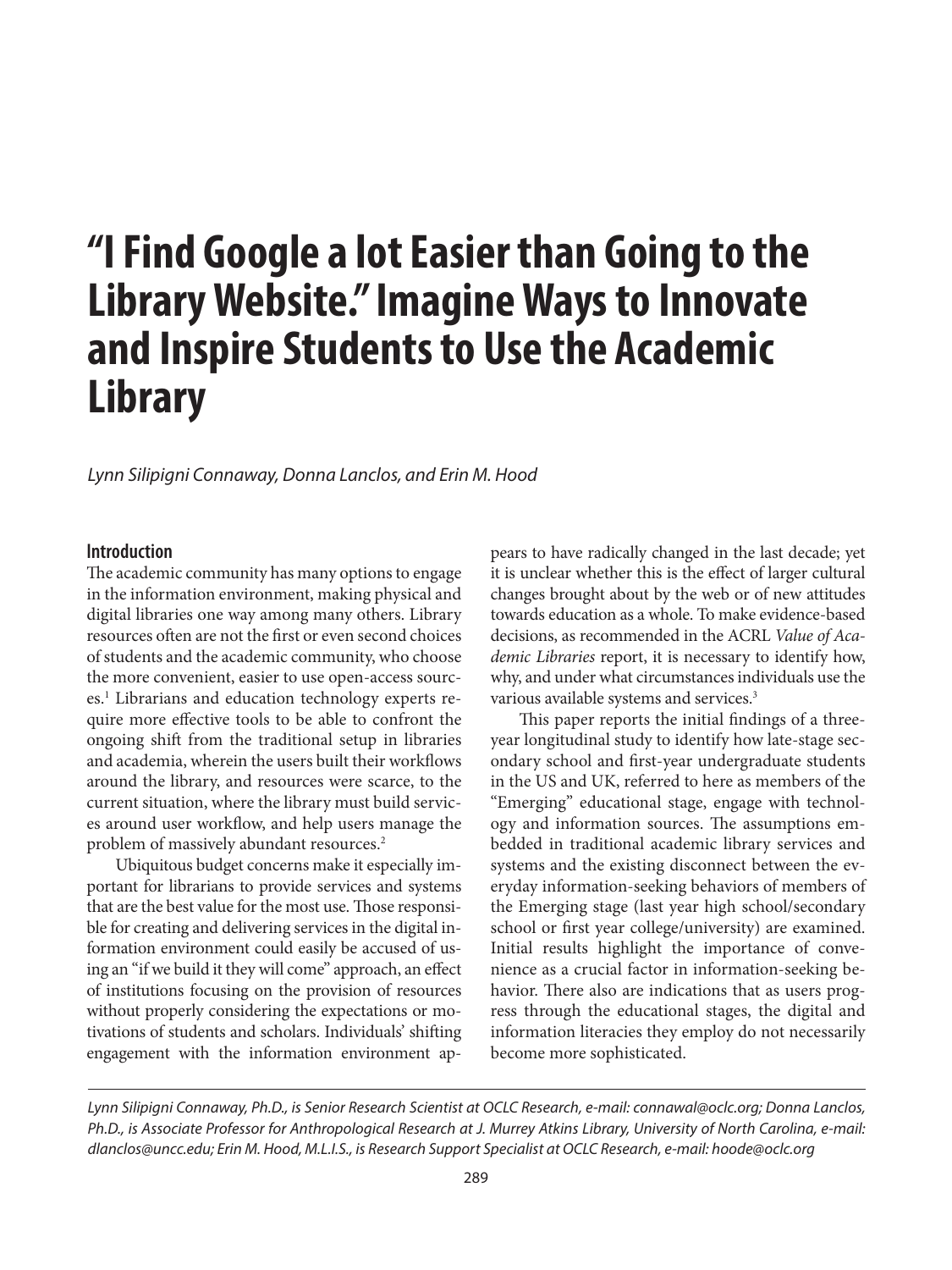# *Defining "Literacies"*

The ALA Digital Literacy Task Force has defined "Digital Literacy" as "the ability to use information and communication technologies to find, evaluate, create, and communicate information, requiring both cognitive and technical skills."4 The ALA definition of "Information Literacy" is "a set of abilities requiring individuals to "recognize when information is needed and have the ability to locate, evaluate, and use effectively the needed information."5

Based on these definitions and discussion, "digital literacy" refers to the strategies and skills needed to work with information and communication technologies, while "information literacy" refers to the strategies and skills needed to find and evaluate the information itself. These definitions are employed in this paper to distinguish among the different literacies employed by people as they seek and evaluate information in a variety of settings.

# **Visitors and Residents**

There is little understanding of what motivates individuals to use particular technologies or spaces when engaging with the information environment. As a result, some adopt simplistic but culturally panicked ideas in their attempts to grasp the problem while others delve into specifics such that little substantive conclusions can be drawn. In recent years such approaches have been fuelled by Prensky's "Digital Natives and Digital Immigrants" theory, which proposed the idea of "digital natives" to refer to the current generation of students as fluent speakers of technology, having been raised speaking that language, while older generations were "digital immigrants" who have had to learn this new language.6 This theory has been challenged and Saunders reports that faculty believe the idea of "digital natives" to be faulty as students are not skilled in information retrieval and rely too heavily on known sources including Google and Wikipedia.<sup>7</sup>

The Digital Visitors and Residents (V&R) project is a US/UK collaborative project, funded by JISC, OCLC Online Computer Library Center, Inc., Oxford University, and the University of North Carolina, Charlotte. The research integrates theoretical frameworks from library and information science, educational technology, and anthropology and is an attempt to fill the gap in user behavior studies identified in the JISC *Digital Information Seeker Report*. 8 We are applying the V&R framework to analyze and map the

data collected.9 In simple terms the Visitors see the web as a series of tools. They decide what they want to achieve, chose an appropriate online tool to do the job, then log-off. They leave no social trace of themselves online. The Residents live a proportion of their lives online. They see the web as a place where they can express themselves and spend time with people. Residents will have a profile on a social networking platform and aspects of their persona, or digital identity, maintaining presence even when they are not online. The premise of V&R is presented as a continuum whereby individuals' modes of engagement will be more Visitor or Resident depending on their personal motivations and the context and situation at the time. The project is user-centered, not platform- or discipline-centered.

Using the V&R framework ensures that analysis is firmly focused on motivations to engage rather than on age or technological "skill." It facilitates the identification of modes of engagement which potentially cut across traditional academic levels and boundaries. The project is tracking US and UK participants' shifts in their motivations and forms of engagement with technology and information as they transition between four educational stages:

- 1. Emerging (Late stage secondary school/First year undergraduate);
- 2. Establishing (Second/third year undergraduate);
- 3. Embedding (Postgraduates, PhD students);
- 4. Experienced (Scholars).

In Phase 1 of the V&R research, semi-structured interviews with participants from the four projectdefined educational stages were conducted in the US and UK. In Phase 2 of the project, a sub-set of the interviewees were selected to participate in the monthly information diaries. In order to consider cultural and geographic differences in user behaviors, it was necessary to include a sample of English-speaking participants from outside the US; therefore, the participant sample of the V&R research also included individuals from the UK. The broader context allows us to more effectively answer questions such as: Do the behaviors occur because of the technology? Are the behaviors characteristic of people who are in university settings? Can differences be attributed to whether subjects live in town, or in suburbs? Are we seeing differences because of geographic and cultural differences between participants in the UK and the US?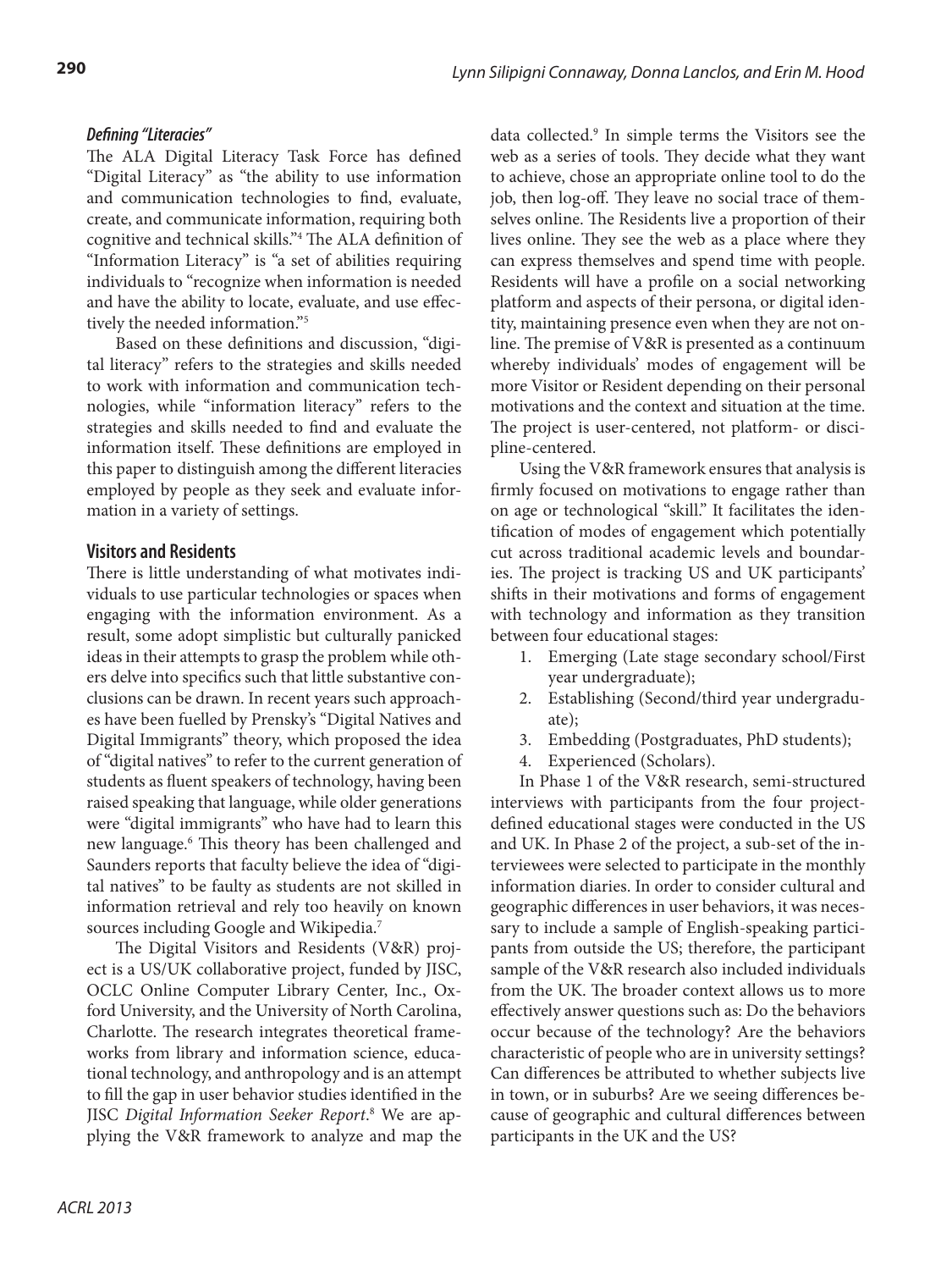There are a total of 61 participants in project Phases 1 and 2.There were 17 diarists in Phase 2, 11 from the US and 6 from the UK. Among the diarists, we had 13 Emerging, 2 Establishing, one Embedding, and one Experiencing participant. Each diarist submitted, in the form of their choice, descriptions of the kinds of activities they did online, both in academic and non-academic settings. Diaries were primarily submitted via email (because they were "formal communication" with researchers), but a few video logs were also delivered.<sup>10</sup>

In the US, 15 participants are female and 16 are male, and in the UK, 19 are female and 11 are male. Altogether, there are 15 secondary students and 46 university students and faculty. The students and faculty are a convenience sample—those who were willing to be interviewed, in institutions that allowed us entry. Attempts were made to recruit secondary students from schools with a wide range of socio-economic backgrounds. We recorded the residential postcode/zip codes and parental educational levels for the participants as a way to attempt to triangulate broad socio-economic categories. Both zip codes/post codes and parental education levels were used, because neither was an adequate proxy on its own, and it was an attempt to get a more accurate effect from combining them. Questions addressing current and past vocations were asked to enrich the picture of interviewee backgrounds.

The breakdown of academic disciplines in the sample also is broad. There were many majors and disciplines, and they have been filtered down to six basic categories.<sup>11</sup> See Figure 1.

#### **Project Results and Discussion**

The quantitative and qualitative methods, including ethnographic methods that devote individual attention to the subjects, yield a very rich data set enabling multiple methods of analysis. Instead of reporting the general information-seeking habits of the Google Generation and their use of technology, this study can explore how the subjects get their information and interact online based on the context and situation of their needs during an extended period of time, identifying if and how their behaviors change. Because many digital and information literacies are developed by learners in a trial-and-error manner, it is important to gain an understanding of these emerging literacies to ensure that effective advice and guidance is given in the ongoing development of digital literacies.



#### *Digital Sources*

Research into digital sources is certainly prominent and highly focused. Within digital sources, forms of social media are highly investigated, as well as Google. Gardner and Inger report that students and researchers used Google more than information managers.<sup>12</sup> They also found that students used Google Scholar slightly more than Google while academic researchers used Google. In addition, Raven found that professors deemed Google to be an "appropriate academic research tool for less than 20% of research material," but that first-year students reported using it to locate between 50% and 100% of their material.<sup>13</sup> Greenhow and Gleason focused on Twitter, finding that usage among American teens and young adults is low but growing quickly.14

Analysis of the V&R interview data reveal that digital sources were spoken of at high rates by participants in all four educational stages, at a rate of 96.8%  $(n=30)$  for Emerging interviewees and 100%  $(n\text{'s}=10)$ for the other three stages. Databases were mentioned the most. While they were only mentioned by 19.4% (n=6) of Emerging participants and 30% (n=3) of Establishing participants, they were mentioned by 80% (n's=8) of both Embedding and Experiencing participants. See Figure 2.

Interest in e-books varied among the participants of the four educational stages. They only were mentioned by 29% (n=9) of those in the early years of their academic careers (Emerging participants), 40% (n=4) of Establishing participants, increasing to 50% (n=5) of Embedding participants, then decreasing again to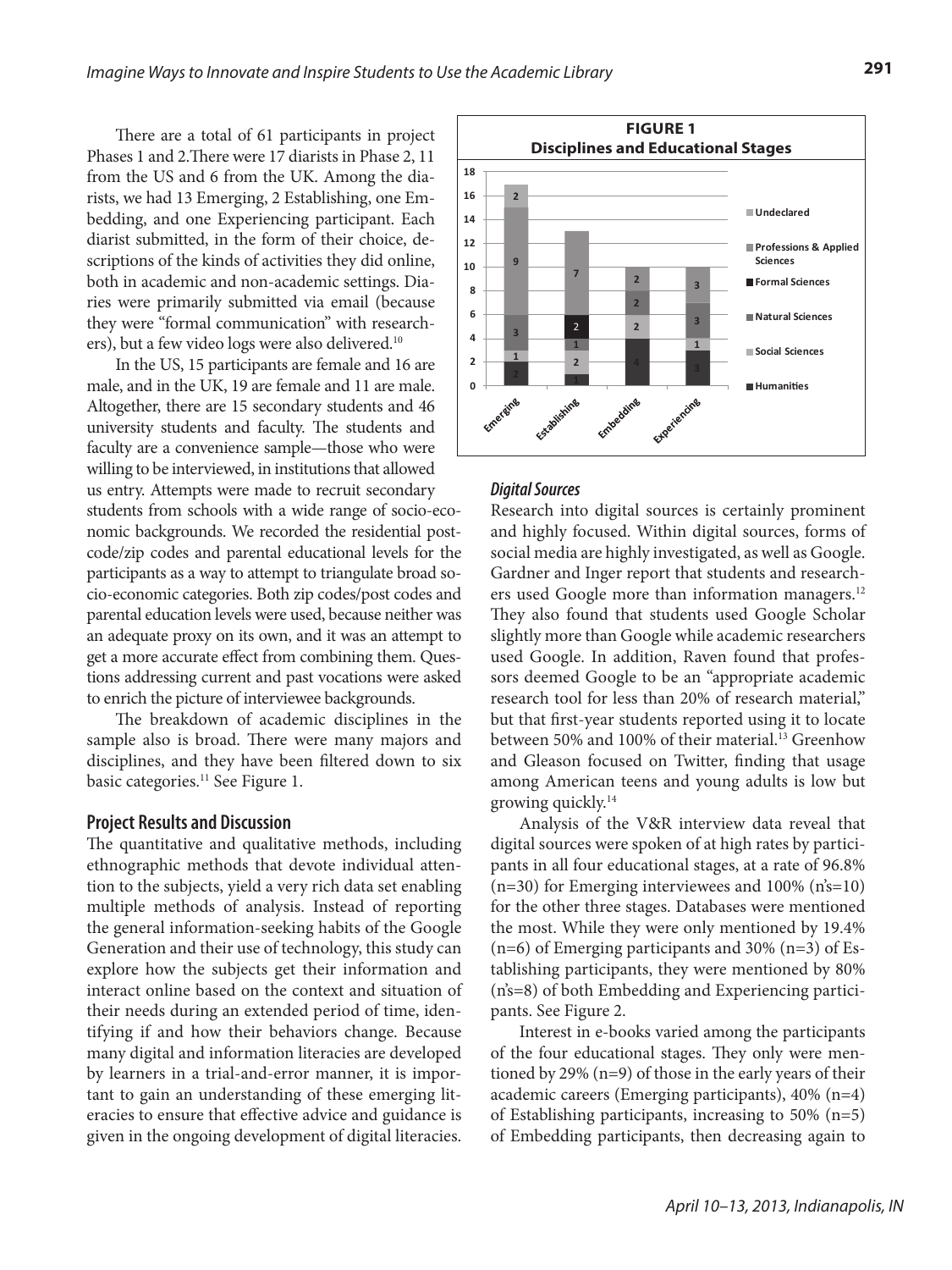40% (n=4) of Experiencing participants. However, it was the online textbooks that were spoken of the least, mentioned by only 3 (9.7%) of Emerging interviewees, none of the Establishing interviewees, only 1 (10%) of the Embedding participants, and none of the Experiencing interviewees. See Figure 2.

University databases were mentioned most often by the Embedding (80%) and Experiencing (80%) participants. The large number of Embedding and Experiencing mentions of university databases could be attributed to the fact that those in the advanced educational stages actually realize they are accessing databases provided by the university and not because they actually use university databases more than those in the early stages of their academic careers. The lower number of mentions among the Emerging and Establishing stage participants is not necessarily a measure of how often undergraduates use university databases—the rate might actually be high, but they may not know that they are accessing university databases; therefore, not mentioning them in the interviews. See Figure 2.



Major Media Sites and Wikipedia were the highest sources mentioned among the websites. Major media sites, such as the BBC or Discovery Channel only were mentioned by 26% (n=8) of Emerging participants, but 50% (n=5) of Establishing participants, 70% (n=7) of Embedding participants, and 40% (n=4) of Experiencing participants. Wikipedia was highly referred to by 77.4% (n=24) of Emerging interviewees, 90% (n=9) of Establishing interviewees, 70% (n=7) of Embedding interviewees, before dropping to 50% (n=5) of Experiencing interviewees. See Figure 3.



Other notables were university websites, mentioned by 40% (n=4) of Establishing participants and 50% (n=5) of Embedding participants. Retail websites were discussed by 40% of the Establishing participants and 50% (n=5) of the Embedding and Experiencing participants. Syllabus- and discipline-based sites were spoken of by 48% (n=15) of Emerging interviewees, 40% (n=4) of Establishing and Experiencing interviewees, but only by 20% (n=2) of Embedding participants. See Figure 4.

Several studies report that students look to Wikipedia for background information before moving on to other sources.<sup>15</sup> Francke and Sundin established that students felt looking up the information in print sources to be more time-consuming than searching the web.<sup>16</sup> McKiel's student subjects reported that while they trusted books (in print or online) more,

they still used electronic resources more, desiring to spend as little time as possible finishing their assignments.17 The critical importance of convenience for students was confirmed by Connaway, Dickey, and Radford as they found it to be consistently mentioned in students' evaluations of potential resources.<sup>18</sup>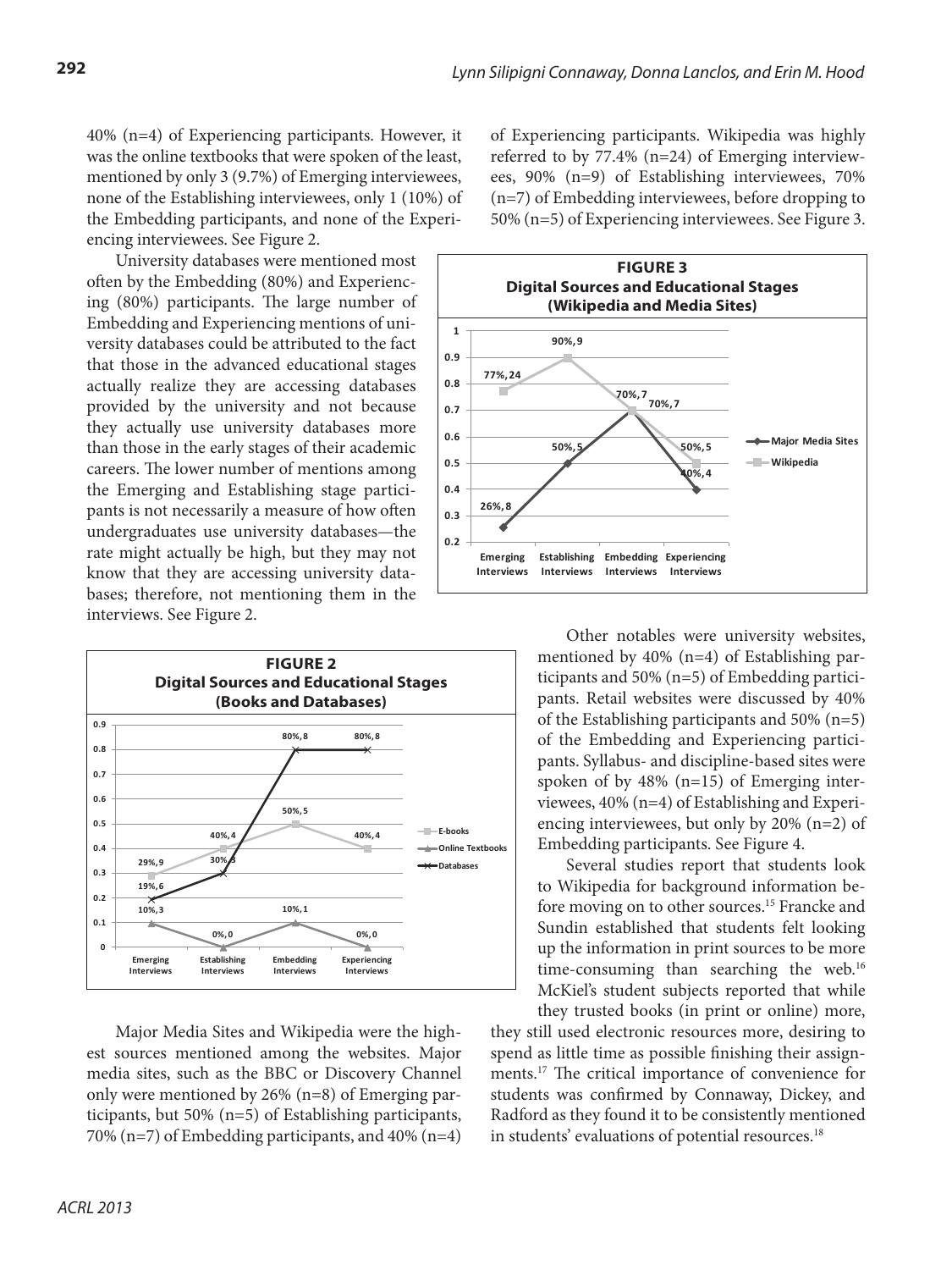

This is supported by the participants of the V&R study as well. When Wikipedia was mentioned many of the Emerging stage participants believe that teachers, professors, and tutors do not accept Wikipedia as a legitimate source. However, the students admit to using Wikipedia and citing the references included in the Wikipedia articles but not formally acknowledging the use of Wikipedia; therefore, creating a covert, underground Learning Black Market. Perhaps, as students gain more confidence in their ability to tell whether the information on Wikipedia is reliable or not, they are more confident in revealing their uses of it as a resource.<sup>19</sup>

The use of retail sites is much lower by those in the Emerging stage. It may be because those in this stage include students who still are in high school/ secondary school and who generally live with parents or guardians. In our sample, the upper-level college/ university students indicate they use retail sites 40% of the time, which is an 8% increase of reported use of the Emerging Stage participants. The reporting of the use of retail sites is consistent at 50% for both the Embedding and Experiencing stages.

In light of edX and the gaining momentum of MOOCs, the virtual learning environments (VLE)/ Moodle discussions with the interview participants seem to reveal less engagement with those systems by high school/secondary school seniors and college/ university freshmen. It could be attributed to the fact that Moodle is not used in the high schools where the Emerging stage participants matriculate. The upper division undergraduates have the highest percentage of mentions of Moodle at 60%, and then the reported use drops to 20% with the Embedding graduate students, perhaps reflecting a lack of need to consult Moodle when they are in seminars, or writing theses, although they would need to interact with the system if they are teaching assistants or tutors. Forty percent of the faculty mention Moodle, reflecting their need to use it for instructional purposes.

#### *Human Sources*

Diehm and Lupton reported that students interacted with friends, fellow students, lecturers, tutors, and library staff, in addition to experts, professionals, and family.20 They indicated that the contact person could be the primary source for the information or also could refer them to another source where they could find the information.

Interestingly, Raven found that students and faculty consider both fellow classmates/peers and librarians as sources for getting help.<sup>21</sup> However, while the professors rated the librarians higher than peers, students rated their classmates higher than a librarian. At the same time Education for Change reported that only 10% of students sought help from library staff to find resources.<sup>22</sup>

In a study of Millennial, Jones, Cox, and Banchoff reported that 60% of college-age Millennials talked with their parents at least once a day and another 25% once or twice a week.<sup>23</sup> They did point out that nearly half (48%) live at home. They also investigated Millennial use of technology and reported that only 10% of them did not have a Facebook account.

Dahlstrom found that students have a strong preference to contact their professors by direct forms of interaction, namely email, while texting, instant messaging, and online chatting were reserved more for interacting with other students. $24$  Contrary to some belief, students still valued face-to-face (FtF) interactions.25 Lenhart, Madden, and Hitlin found that teens view email as a means for more formal communication particularly with adults while they preferred to use instant messaging to talk to friends.<sup>26</sup> Connaway and Radford also found that Millennials valued FtF interactions and asked family and friends for information.27 They also reported that students viewed email for "old people" or more formal communication and text and chat for friends and family and not librarians; hence, keeping their academic and social lives separate.<sup>28</sup>

This use of different modes of contact can be related to the student's motivation. Dahlstrom found that "most students prefer to keep their academic and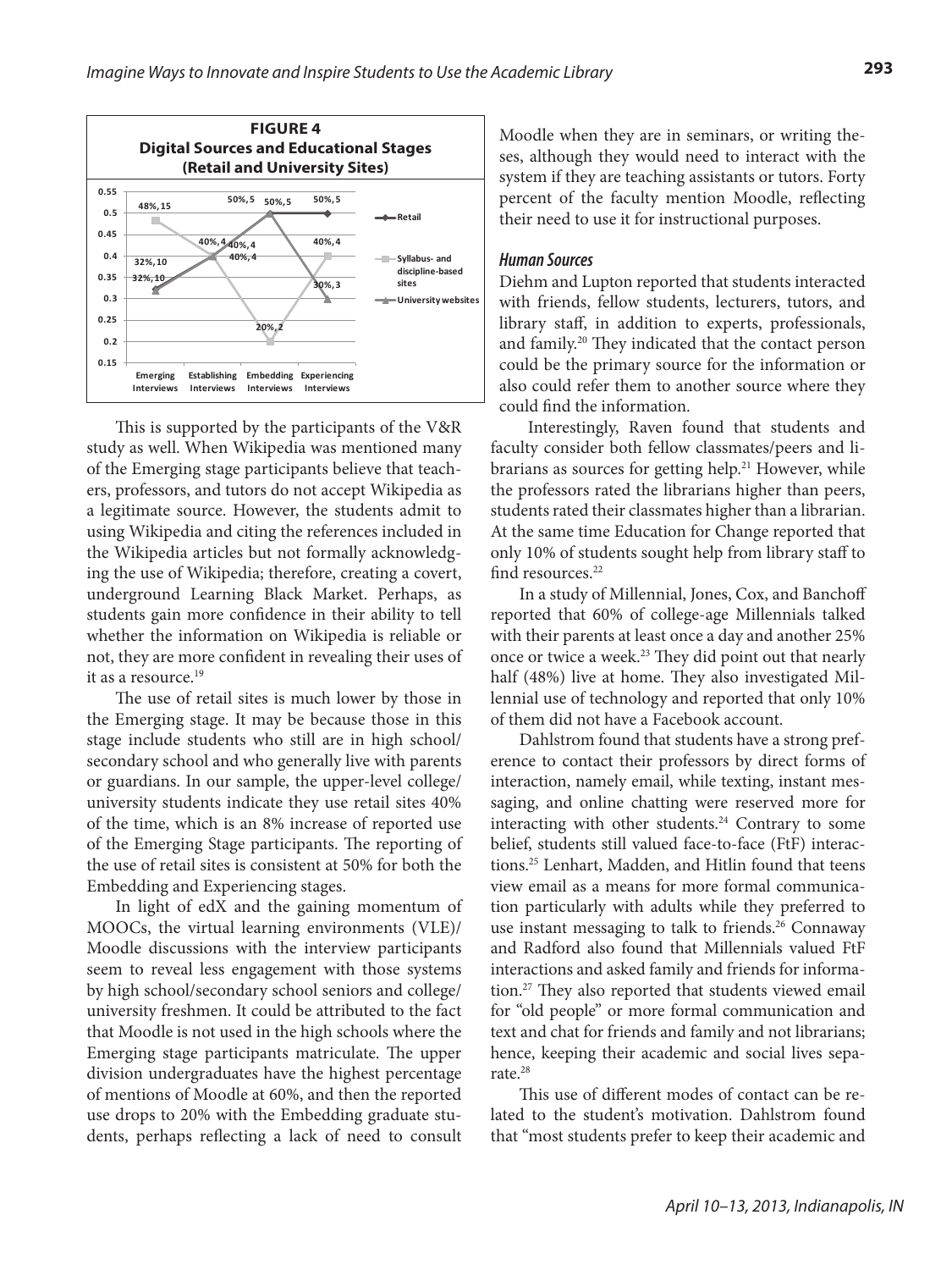social lives separate," so much so that a student "friending" a current or even former teacher was still considered "taboo."29 Dahlstrom proposed that while students may use a certain form of technology in their everyday life, that did not mean they wanted it in their academic life $30$ 

V&R data analysis indicates much of the same findings as those mentioned above. There is a high level of mentions of contact with human beings across the participants in all of the educational stages. The differences between the different educational stages occur with the identification of the types of people who are contacted. Emerging students contact parents at rates of more than 48% (with a high of 58% for mothers). See Figure 5. Connaway, Prabha,

and Dickey also found that undergraduate and graduate students contacted parents, with undergraduates contacting fathers more than mothers because fathers would find the information for them and mothers often wanted to teach them how to find the information.<sup>31</sup>

They Emerging stage participants contacted friends 68% of the time, which is even more than their mention of asking one of their parents for information. These percentages closely match those of the Establishing upper-division undergraduate students. There is a striking decline in consultations with family members among graduate students, but there is a decline across the board in human consultation within the Embedding stage, perhaps reflecting an emphasis on individual work, and the need for graduate students in particular to figure things out on their own, before they can be recognized as experts in their field. See Figure 5. Connaway and Radford reported that graduate students were concerned about using virtual reference services because of their fear that the virtual reference transcripts would be seen by their professors and they would be perceived as not knowing some critical information within their discipline.<sup>32</sup>

Faculty mention consulting parents (mother and father mentions combined) 20% of the time, but friends/colleagues 30%, and librarians 20%. The faculty mentions of librarians comprise the highest percentage of any of the educational stages.

The importance of FtF communication among faculty is high, in comparison to other stages, for whom phone and other remote forms of communication are



much more prevalent. Some of the phone mentions by the Emerging stage participants may be linked to students communicating with family and friends who are located in distant geographical locations. IM and chat are mentioned more than 50% of the time with the Emerging stage participants, and decreases with each stage, with a slight rebound among Embedding before plummeting among the Experiencing stage. Email is mentioned 52% by Emerging students who are about to enter or are entering institutions of higher education (applying for and attending university) and are required to use email for official communication. Once the individuals are acclimated to the university culture (Establishing, Embedding, and Experiencing educational stages), the mentions of email are at 100%. See Figure 6.

## *Library = Books*

In a recent Pew Internet & American Lie Project report, a national survey of Americans (16 years and older) found that 80% declare borrowing books is a "very important" service libraries provide.<sup>33</sup> Additionally, of the 53% who had visited a library or bookmobile in the last year, 73% said they visit to borrow print books.<sup>34</sup> The perception of equating libraries with books has appeared consistently in the literature.

Prabha, Connaway, and Dickey stated, "Students tend to view the library as a place to borrow books, and to obtain books and articles on ILL."35 Connaway and Radford consistently found that when individuals mentioned libraries, they usually mentioned books or getting books there.36 In De Rosa's *Perceptions of Libraries and Information Resources* report for OCLC, a 41-year-old Canadian respondent may have articu-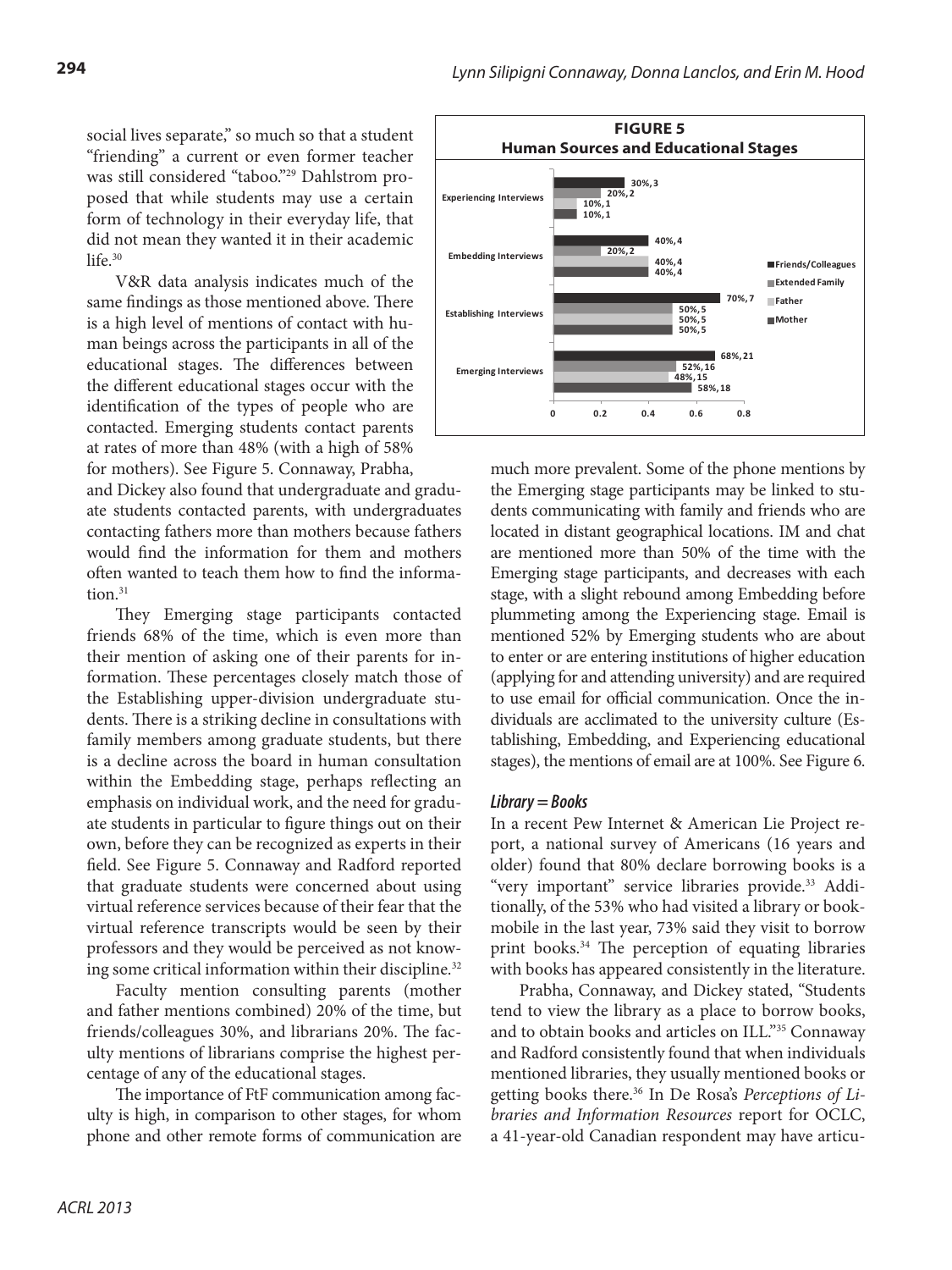

lated this idea of a library best when stating, *"Books, books, books, rows and rows of books, stacks of books, tables filled with books, people holding books, people checking out books. Libraries are all about books."*<sup>37</sup>

The findings from the V&R study support this perception of libraries and books. Twenty-two of the Emerging participants, 6 Establishing participants, and 6 Embedding participants also articulated this image of libraries. Interestingly, none of the Experiencing participants discussed libraries in terms of books. It may be attributed to the increased range of experiences that faculty have with the library, and in particular their first-hand experience with requesting and using electronic resources provided by the library. Particularly faculty in the science fields associated the library with their access to electronic resources, which are their most prevalent sources of information as opposed to books and monographs.

If people rely on digital sources and associate the library with books, they probably are less likely to think about the library in relation to digital sources. Shifting the perception to that of the Experiencing participants in the V&R study, i.e., libraries provide more than books, will help the libraries' image as a place that can provide digital and human sources.

#### **Conclusion and Recommendations**

By identifying how faculty and students engage with technology and how their engagement and digital literacies may or may not change as they transition between the educational stages, systems and services can be better designed and positioned in the context of the open web to meet the academic communities'

expectations and to motivate their engagement with library resources. The V&R project results not only identify how and why students and faculty engage with technology and acquire their information within different contexts and situations, but how these behaviors change during their academic lifespan. If students are not taught effective information gathering and evaluation skills before they get to college, it is not reasonable to expect that they will spontaneously start engaging with library sources and systems when they enroll in college. It also is important to note the similarity of novice behavior no matter the educational stage—faculty, who don't know anything about cars, look for information about cars in much the same way that undergraduate students, who don't

know about bioethics, search for information on this subject.

There are several implications in the V&R research results for enhancing library services, and creating systems to better meet the academic communities' information needs and expectations. Recommendations for libraries based on the literature and the V&R findings are:

- 1. Market and promote library services
- 2. Create simple and convenient interface designs
- 3. Provide a broad range of tools
- Remove the barriers between discovering and accessing information

#### *Market and Promote Library Services*

Librarians need to market and promote their services and be very transparent about what they offer, in addition to books. This will help people to associate the authority of the library with the types of sources (fulltext digital) that they value and expect in their everyday lives.

Zickuhr, Rainie, and Purcell report that 22% of their participants said that "they know all or most of the services their libraries offer now."<sup>38</sup> "Another 46% say they know some of what their libraries offer and 31% said they know not much or nothing at all of what their libraries offer."39 One of the major findings of De Rosa's *Perceptions of Libraries and Information Resources* report was that most people do not know what services or formats of materials that are offered by libraries.<sup>40</sup> Embedding the librarian in the academic departments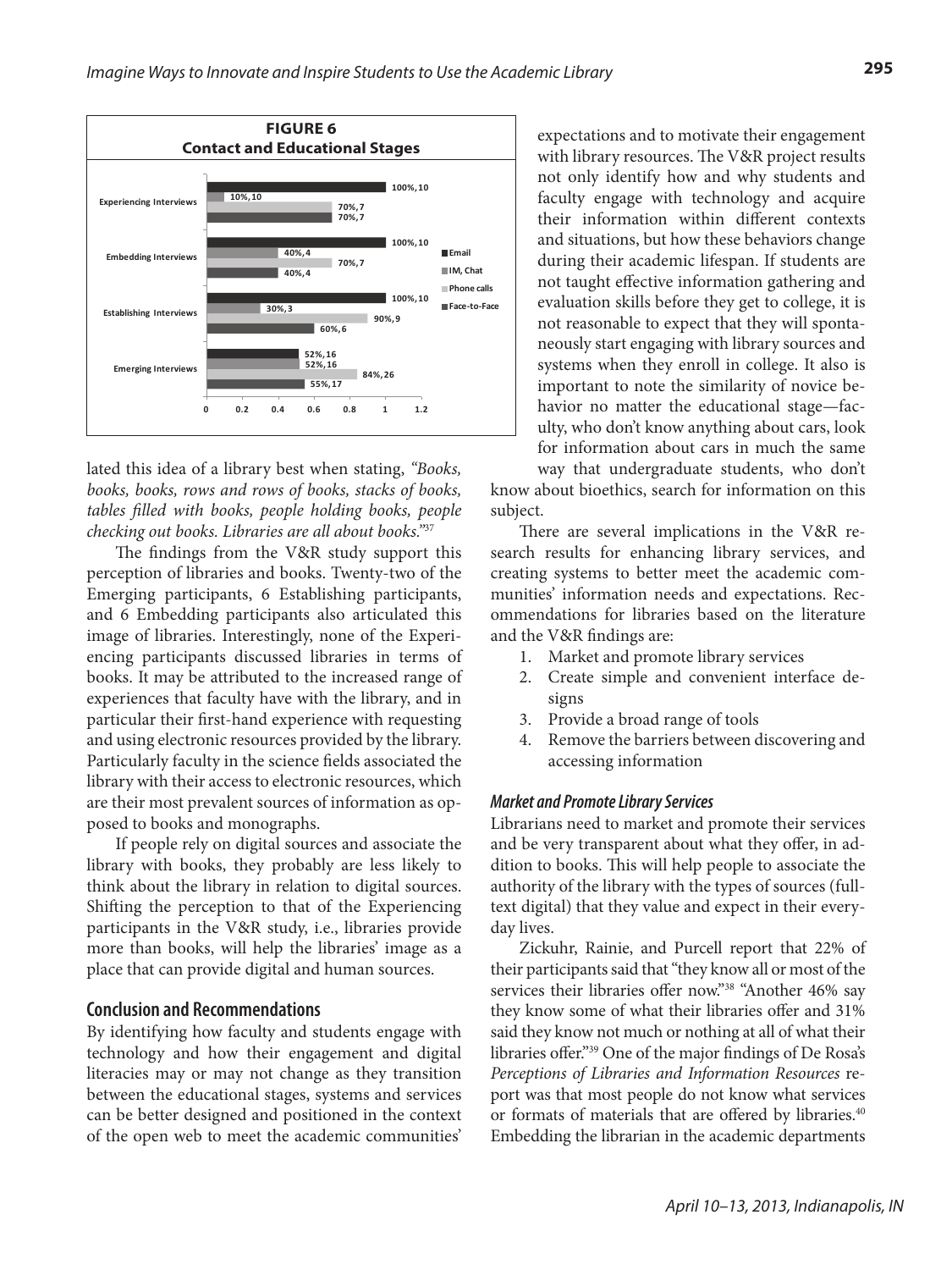and in the academic courses is a way to market and provide tools and services to the academic community.

Promoting special collections in Facebook and Wikipedia will expose these sources to a wider audience. The University of Nevada, Reno created profiles in Facebook for Joe McDonald, a sophomore at University of Nevada, Reno in 1913, and his girlfriend and future wife, Leola Lewis to promote the university's special materials associated with the university during this period of its history.<sup>41</sup>

The University of Washington has been adding references to its special collections in Wikipedia reference lists that pertain to the subjects. This not only is a way to promote the library's special collections but a way to provide authoritative references in Wikipedia since we have evidence that students do cite the reference is Wikipedia, but not the Wikipedia article itself.

## *Create Familiar and Convenient Interface Designs*

Researchers are very familiar with other web-based searches like Google, Yahoo, or Amazon. Library web services ought to look similar despite providing very detailed ways of searching for information. The majority of users search by keywords and library search tools must have a simple and convenient interface.

The simple search box is only part of the user experience; ranking also is very important.<sup>42</sup> When searching the Internet it is rare to retrieve no information but common to do so in a library OPAC. Search engines will provide spelling tips or questions pertaining to a misspelled or no hit retrieval, yet library OPACs have been slow to provide this service.

The use of retail websites can set expectations among users in terms of the conventions of websites in terms of having the opportunity to chat with a store representative 24/7. Why can't libraries provide assistance at the time of need when people are having difficulties finding information on the university or library website and OPAC? The library at St. Louis University tested embedding a widget in the OPAC so that when a search retrieved no hits, a chat box appeared asking if the person needed help. Within the first hour, the service received 20 chat messages.

Amazon-like recommendations based on prior purchase, opportunities to rate reviews, and to preview music and text are familiar to most people and are expected features when searching for information, yet library systems have been slow on adopting these services. "A next step [for libraries] is actually to recombine the record-based data into resources about entities of interest."43

## *Provide a Broad Range of Tools*

Librarians need to provide a broad range of tools and services in different media. Some people prefer walking into a library and talking FtF with a librarian or expert, others prefer to communicate virtually. While some users want to hold a book, many want electronic access. In the current economic environment it is difficult to provide everything to everyone. However, collaboration can be a powerful way to broaden the library's services.

Increased collaboration will provide the opportunity to expand the role of the library within the institution and beyond. Librarians need to collaborate with faculty to integrate library resources into the curriculum and virtual learning environments as well as to provide information literacy instruction at the time of need, i.e., for specific class assignments and projects; "work with scholars to provide access to their data sets, project notes, papers, etc. in virtual research environments and digital repositories; collaborate with information technology experts to develop online tutorials and user-friendly interfaces to local digital collections; collaborate with student support services to provide integrated services to students; and collaborate with librarians at other institutions to improve open source software, share resources, purchase materials, and preserve collections."44

## *Discovery and Access*

Librarians need to remove the barriers between discovering and accessing information. Access is the key to meeting users' expectations since they want fulltext information in both digital and paper formats, depending upon the context and situation of their needs. Older materials need to be made available digitally as researchers perceive a wealth of digital and varied resources as "better." The goal "is to promote discoverability of institutional resources, or to have them discovered."45

Librarians need to work to counter the notion of the library as only a physical space that houses books. There should be more "Resident" practice both on and off line since "one size fits no one."

## **Notes**

1. Helen Beetham, Lou McGill, and Allison Littlejohn, *Thriving in the 21st Century: Learning Literacies for the Digital*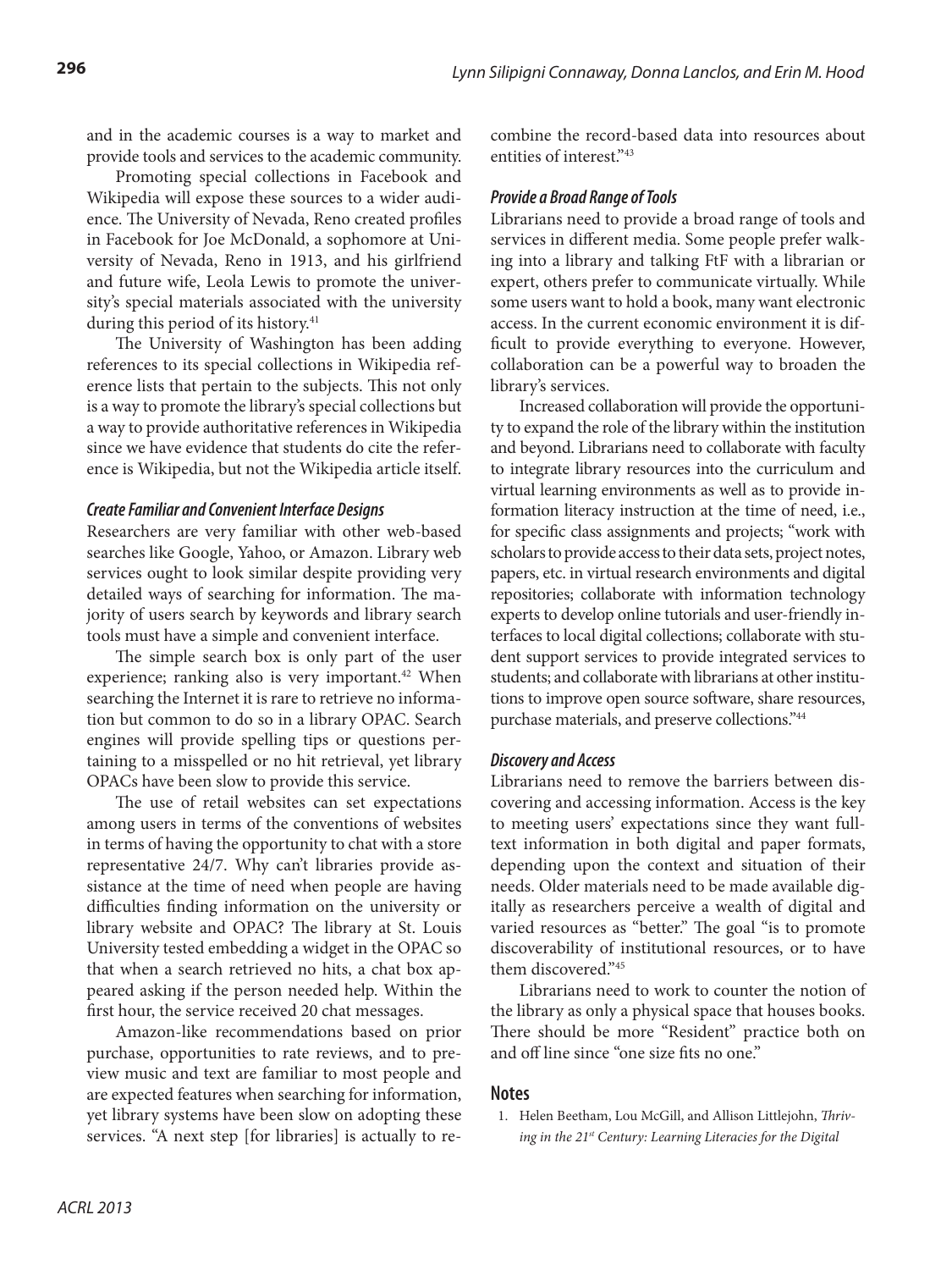*Age (LLiDA Project)* (Glasgow: The Caledonian Academy, Glasgow Caledonian University, 2009), http://www.academy.gcal.ac.uk/llida/LLiDAReportJune2009.pdf; Centre for Information Behaviour and the Evaluation of Research [CIBER], *Information Behaviour of the Researcher of the Future: A CIBER Briefing Paper* (London: CIBER, 2008), http://www.jisc.ac.uk/media/documents/programmes/ reppres/gg\_final\_keynote\_11012008.pdf; Lynn Silipigni Connaway and Timothy J. Dickey, *The Digital Information Seeker: Report of the Findings from Selected OCLC, RIN, and JISC User Behaviour Projects* (Bristol, England: HEFCE, 2010), http://www.jisc.ac.uk/media/documents/ publications/reports/2010/digitalinformationseekerreport. pdf*;* Claire Warwick, Isabel Galina, Melissa Terras, Paul Huntington, and Nikoleta Pappa, "The Master Builders: LAIRAH Research on Good Practice in the Construction of Digital Humanities Projects," *Literary and Linguistic Computing* 23, no. 3 (2008): 383-396, http://discovery.ucl. ac.uk/13810/.

- 2. Lorcan Dempsey, "Always On: Libraries in a World of Permanent Connectivity," *First Monday* 14, no. 1 (2008), http:// www.firstmonday.org/htbin/cgiwrap/bin/ojs/index.php/fm/ article/view/2291/2070.
- 3. Association of College and Research Libraries, *The Value of Academic Libraries: A Comprehensive Research Review and Report* (Chicago: Association of College and Research Libraries, 2010), http://www.ala.org/acrl/sites/ala.org.acrl/ files/content/issues/value/val\_report.pdf.
- 4. The Digital Literacy Task Force, "Digital Literacy Definition," *ALA Connect,* September 14, 2012, http://connect.ala. org/node/181197.
- 5. ACRL Standards Committee, "Information Literacy Competency Standards for Higher Education," *ACRL Association of College & Research Libraries,* accessed February 8, 2013, http://www.ala.org/acrl/standards/informationliteracycompetency; American Library Association, *Presidential Committee on Information Literacy: Final Report* (Chicago: American Library Association, 1989); also cf. Popp 2012's discussion of "necessary literacies" (p. 86).
- 6. Marc Prensky, "Digital Natives, Digital Immigrants," *On the Horizon* 9, no. 5 (2001), http://www.marcprensky.com/writing/Prensky%20-%20Digital%20Natives,%20Digital%20 Immigrants%20-%20Part1.pdf; Marc Prensky, "Listen to the Natives," *Educational Leadership* 63, no. 4 (2006): 8-13.
- 7. Laura Saunders, "Faculty Perspectives on Information Literacy as a Student Learning Outcome," *The Journal of Academic Librarianship* 38, no. 4 (2012): 226-236.
- 8. Connaway and Dickey, *The Digital Information Seeker*.
- 9. David S. White and Alison Le Cornu, "Visitors and Resi-

dents: A New Typology for Online Engagement," *First Monday* 16, no. 9 (2011), http://firstmonday.org/htbin/cgiwrap/ bin/ojs/index.php/fm/article/viewArticle/3171/3049.

- 10. Lynn Silipigni Connaway, Donna Lanclos, David White, Alison Le Cornu, and Erin M. Hood, "User-centered Decision Making: A New Model for Developing Academic Library Services and Systems," *IFLA World Library and Information Congress 2012 Helsinki Proceedings: Libraries Now! Inspiring, Surprising, Empowering* (2012), http://conference.ifla.org/ sites/default/files/files/papers/wlic2012/76-connaway-en. pdf.
- 11. "List of Academic Disciplines," Wikipedia: The Free Encyclopedia, last modified February 10, 2013, http:// en.wikipedia.org/wiki/List\_of\_academic\_disciplines.
- 12. Tracy Gardner and Simon Inger, *How Readers Discover Content in Scholarly Journals: Summary Edition: Comparing the Changing User Behaviour Between 2005 and 2012 and Its Impact on Publisher Web Site Design and Function* (Fernhill: Renew Training, 2012), http://www.renewtraining.com/ How-Readers-Discover-Content-in-Scholarly-Journalssummary-edition.pdf.
- 13. Meg Raven, "Bridging the Gap: Understanding the Differing Research Expectations of First-Year Students and Professors," *Evidence Based Library and Information Practice* 7, no. 3 (2012): 12, http://ejournals.library.ualberta.ca/index.php/ EBLIP/article/view/17172.
- 14. Christine Greenhow and Benjamin Gleason, "Twitteracy: Tweeting as a New Literacy Practice," *The Educational Forum* 76, no. 4 (2012): 464-478.
- 15. Helena Francke and Olof Sundin, "Negotiating the Role of Sources: Educators' Conceptions of Credibility in Participatory Media," *Library & Information Science Research* 34, no. 3 (2012): 169-175; Alison J. Head and Michael B. Eisenberg, "How Today's College Students Use Wikipedia for Course-related Research," *First Monday* 15, no. 3 (2010), http://firstmonday.org/htbin/cgiwrap/bin/ojs/index.php/ fm/article/view/2830/2476; Sook Lim and Christine Simon, "Credibility Judgement and Verification Behavior of College Students Concerning Wikipedia," *First Monday* 16, no. 4 (2011), http://firstmonday.org/htbin/cgiwrap/bin/ojs/index. php/fm/article/view/3263/2860; Olof Sundin and Helena Francke, "In Search of Credibility: Pupils' Information Practices in Learning Environments," *Information Research* 14, no. 4 (2009), http://informationr.net/ir/14-4/paper418.html.
- 16. Francke and Sundin, "Negotiating the Role of Sources," 169- 175.
- 17. Allen McKiel, "2011 Global Student E-book Survey," (n.p.: ebrary, 2012), http://site.ebrary.com/lib/surveys/docDetail. action?docID=80076107.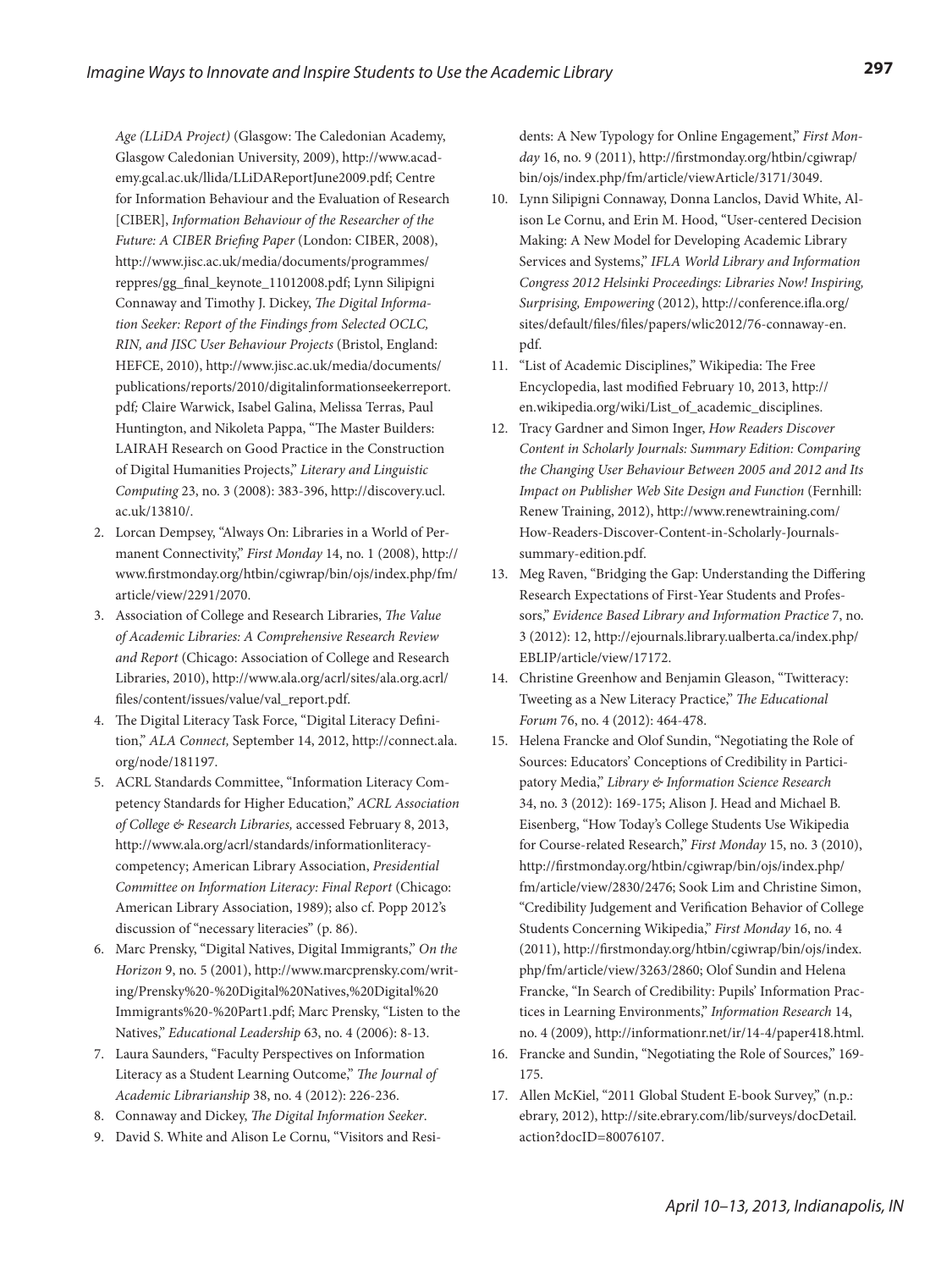- 18. Lynn Silipigni Connaway, Timothy J. Dickey, and Marie L. Radford, "'If it is too inconvenient I'm not going after it:' Convenience as a Critical Factor in Information-seeking Behaviors," *Library & Information Science Research* 33, no. 3 (2011): 179-190.
- 19. David White, *The Learning Black Market* (blog), September 30, 2011, http://tallblog.conted.ox.ac.uk/index. php/2011/09/30/the-learning-black-market/.
- 20. Rae-Anne Diehm and Mandy Lupton, "Approaches to Learning Information Literacy: A Phenomenographic Study," *The Journal of Academic Librarianship* 38, no. 5 (2012): 217-225.
- 21. Raven, "Bridging the Gap," 4-31.
- 22. Education for Change, *Researchers of Tomorrow: The Research Behaviour of Generation Y Doctoral Students* (London: British Library and HEFCE, 2012), http://www.jisc. ac.uk/publications/reports/2012/researchers-of-tomorrow. aspx.
- 23. Robert P. Jones, Daniel Cox, and Thomas Banchoff, *A Generation in Transition: Religion, Values, and Politics Among College-age Millennials: Findings from the 2012 Millennial Values Survey* (Washington, DC: Public Religion Research Institute and Georgetown University's Berkley Center for Religion, Peace, and World Affairs, 2012), http://publicreligion.org/research/2012/04/millennial-values-survey-2012/.
- 24. Eden Dahlstrom, *ECAR Study of Undergraduate Students and Information Technology, 2012* (Louisville, CO: EDU-CAUSE Center for Applied Research, 2012), http://net. educause.edu/ir/library/pdf/ERS1208/ERS1208.pdf.
- 25. Ibid.
- 26. Amanda Lenhart, Mary Madden, and Paul Hitlin, *Teens and Technology: Youth are Leading the Transition to a Fully Wired and Mobile Nation* (Washington, DC: Pew Internet & American Life Project, 2005), http://www.pewinternet. org/~/media/Files/Reports/2005/PIP\_Teens\_Tech\_July-2005web.pdf.pdf.
- 27. Lynn Silipigni Connaway and Marie L. Radford, *Seeking Synchronicity: Revelations and Recommendations for Virtual Reference* (Dublin, OH: OCLC Research, 2011), http://www. oclc.org/reports/synchronicity/full.pdf.
- 28. Marie L. Radford and Lynn Silipigni Connaway, *Seeking Synchronicity: Evaluating Virtual Reference Services from User, Non-user, and Librarian Perspectives: IMLS Final Performance Report* (Dublin, OH: OCLC Online Computer Library Center, 2008), http://www.oclc.org/research/activities/synchronicity/reports/20080626-final.pdf.
- 29. Dahlstrom, *ECAR Study of Undergraduate Students and Information Technology,* 25.
- 31. Lynn Silipigni Connaway, Chandra Prabha, and Timothy J. Dickey, *Sense-making the Information Confluence: The Whys and Hows of College and University User Satisficing of Information Needs. Phase III: Focus Group Interview Study*  (Columbus, OH: School of Communication, The Ohio State University, 2006).
- 32. Connaway and Radford, *Seeking Synchronicity.*
- 33. Kathryn Zickuhr, Lee Rainie, and Kristen Purcell, *Library Services in the Digital Age* (Washington, DC: Pew Research Center's Internet & American Life Project, 2013), http:// libraries.pewinternet.org/files/legacy-pdf/PIP\_Library%20 services\_Report.pdf.
- 34. Ibid.
- 35. Chandra Prabha, Lynn Silipigni Connaway, and Timothy J. Dickey, *Sense-making the Information Confluence: The Whys and Hows of College and University User Satisficing of Information Needs. Phase IV: Semi-Structured Interview Study*  (Columbus, OH: School of Communication, The Ohio State University, 2006), 19.
- 36. Connaway and Radford, *Seeking Synchronicity.*
- 37. Cathy De Rosa, *Perceptions of Libraries and Information Resources: A Report to the OCLC Membership* (Dublin, OH: OCLC Online Computer Library Center, 2005), 3-31, http:// www.oclc.org/us/en/reports/2005perceptions.htm.
- 38. Zickuhr, Rainie, and Purcell, *Library Services in the Digital Age*, 4.
- 39. Ibid, 4.
- 40. De Rosa, *Perceptions of Libraries and Information Resources,*  2-6.
- 41. Nick DeSantis, "On Facebook, Librarian Brings 2 Students from the Early 1900s to Life," *The Chronicle of Higher Education*, January 6, 2012, http://chronicle.com/blogs/wiredcampus/on-facebook-librarian-brings-two-students-from-theearly-1900s-to-life/34845.
- 42. Lorcan Dempsey, "Thirteen Ways of Looking at Libraries, Discovery, and the Catalog: Scale, Workflow, Attention," *EDUCAUSE Review Online*, December 10, 2012, http:// www.educause.edu/ero/article/thirteen-ways-lookinglibraries-discovery-and-catalog-scale-workflow-attention. 43. Ibid.
- 44. Lynn Silipigni Connaway, Karen Downing, Yunfei Du, Donna Goda, Mildred L. Jackson, Ryan Johnson, Janice S. Lewis, and Lutishoor Salisbury, "2010 Top Ten Trends in Academic Libraries: A Review of the Current Literature," *C&RL News* 71, no. 6 (2010): 288, http://crln.acrl.org/content/71/6/286.full.
- 45. Dempsey, "Thirteen Ways of Looking at Libraries."

# **Bibliography**

ACRL Standards Committee. "Information Literacy Compe-

30. Ibid.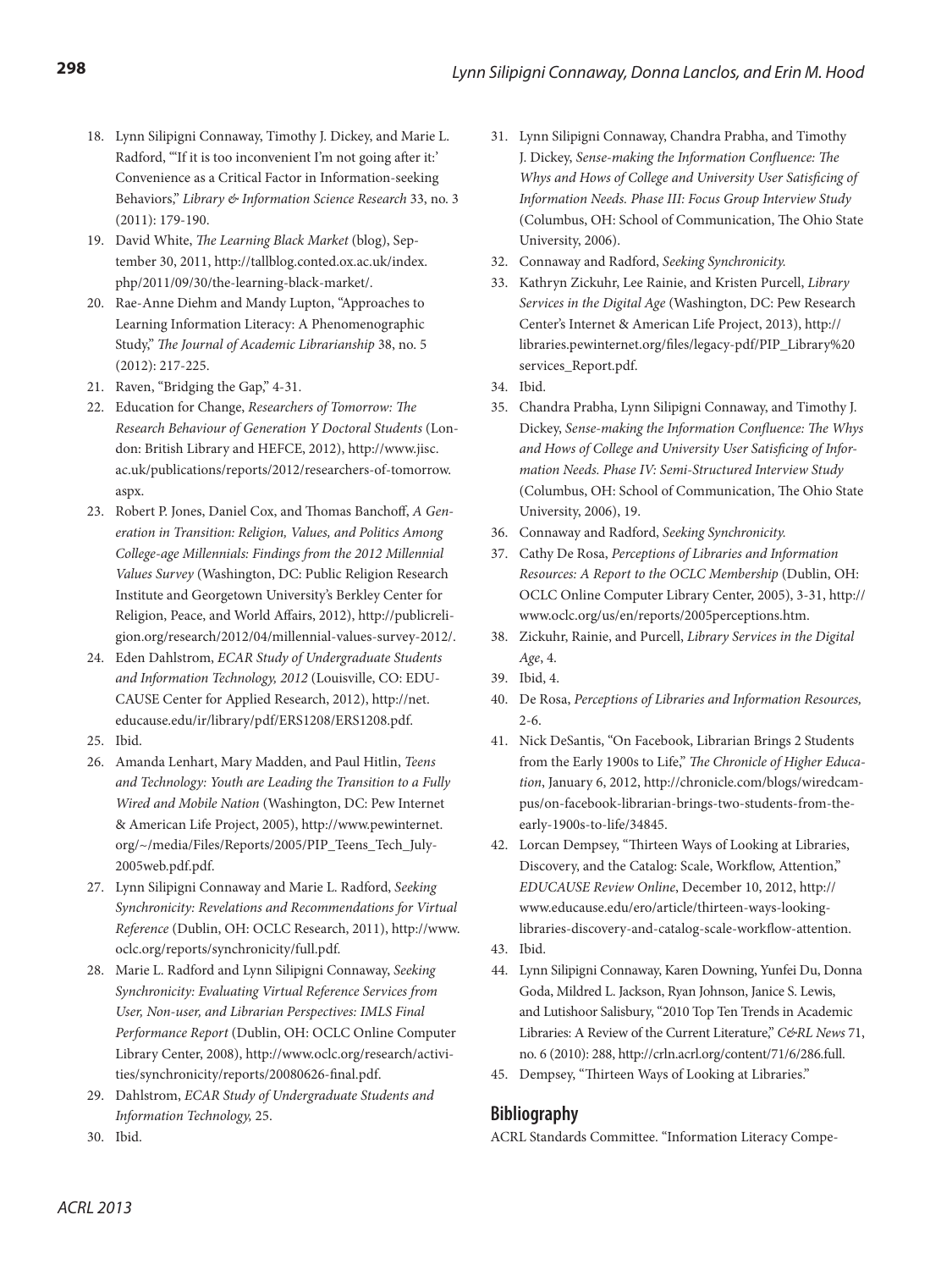tency Standards for Higher Education." *ACRL Association of College & Research Libraries.* Accessed February 8, 2013. http://www.ala.org/acrl/standards/informationliteracycompetency.

- American Library Association. *Presidential Committee on Information Literacy: Final Report.* Chicago: American Library Association, 1989.
- Association of College and Research Libraries. *The Value of Academic Libraries: A Comprehensive Research Review and Report*. Researched by Megan Oakleaf. Chicago: Association of College and Research Libraries, 2010. http://www.ala.org/ acrl/sites/ala.org.acrl/files/content/issues/value/val\_report. pdf.
- Beetham, Helen, Lou McGill, and Allison Littlejohn. *Thriving in the 21st Century: Learning Literacies for the Digital Age (LLiDA Project).* Glasgow: The Caledonian Academy, Glasgow Caledonian University, 2009. http://www.academy. gcal.ac.uk/llida/LLiDAReportJune2009.pdf.
- Centre for Information Behaviour and the Evaluation of Research [CIBER]. *Information Behaviour of the Researcher of the Future: A CIBER Briefing Paper.* London: CIBER, 2008. http://www.jisc.ac.uk/media/documents/programmes/reppres/gg\_final\_keynote\_11012008.pdf.
- Connaway, Lynn Silipigni, and Timothy J. Dickey. *The Digital Information Seeker: Report of the Findings from Selected OCLC, RIN, and JISC User Behaviour Projects.* Bristol, England: HEFCE, 2010. http://www.jisc.ac.uk/media/documents/publications/reports/2010/digitalinformationseekerreport.pdf.
- Connaway, Lynn Silipigni, Timothy J. Dickey, and Marie L. Radford. "If it is too inconvenient I'm not going after it:' Convenience as a Critical Factor in Information-seeking Behaviors." *Library & Information Science Research* 33, no. 3 (2011): 179-190.
- Connaway, Lynn Silipigni, Karen Downing, Yunfei Du, Donna Goda, Mildred L. Jackson, Ryan Johnson, Janice S. Lewis, and Lutishoor Salisbury. "2010 Top Ten Trends in Academic Libraries: A Review of the Current Literature." *C&RL News* 71, no. 6 (2010): 286-292. http://crln.acrl.org/content/71/6/286.full.
- Connaway, Lynn Silipigni, Donna Lanclos, David White, Alison Le Cornu, and Erin M. Hood. "User-centered Decision Making: A New Model for Developing Academic Library Services and Systems." *IFLA World Library and Information Congress 2012 Helsinki Proceedings: Libraries Now! Inspiring, Surprising, Empowering* (2012). http://conference.ifla.org/ sites/default/files/files/papers/wlic2012/76-connaway-en. pdf.

Connaway, Lynn Silipigni, Chandra Prabha, and Timothy J.

Dickey. *Sense-making the Information Confluence: The Whys and Hows of College and University User Satisficing of Information Needs. Phase III: Focus Group Interview Study.*  Report on National Leadership Grant LG-02-03-0062-03, to Institute of Museum and Library Services. Columbus, OH: School of Communication, The Ohio State University, 2006.

- Connaway, Lynn Silipigni, and Marie L. Radford. *Seeking Synchronicity: Revelations and Recommendations for Virtual Reference.* Dublin, OH: OCLC Research, 2011. http://www. oclc.org/reports/synchronicity/full.pdf.
- Dahlstrom, Eden. *ECAR Study of Undergraduate Students and Information Technology, 2012*. Louisville, CO: EDUCAUSE Center for Applied Research, 2012. http://net.educause.edu/ ir/library/pdf/ERS1208/ERS1208.pdf.
- Dempsey, Lorcan. "Always On: Libraries in a World of Permanent Connectivity." *First Monday* 14, no. 1 (2008). http:// www.firstmonday.org/htbin/cgiwrap/bin/ojs/index.php/fm/ article/view/2291/2070.
- Dempsey, Lorcan. "Thirteen Ways of Looking at Libraries, Discovery, and the Catalog: Scale, Workflow, Attention." *EDU-CAUSE Review Online*, December 10, 2012. http://www. educause.edu/ero/article/thirteen-ways-looking-librariesdiscovery-and-catalog-scale-workflow-attention.
- De Rosa, Cathy. *Perceptions of Libraries and Information Resources: A Report to the OCLC Membership*. Dublin, OH: OCLC Online Computer Library Center, 2005. http://www. oclc.org/us/en/reports/2005perceptions.htm.
- DeSantis, Nick. "On Facebook, Librarian Brings 2 Students from the Early 1900s to Life." *The Chronicle of Higher Education*, January 6, 2012. http://chronicle.com/blogs/wiredcampus/ on-facebook-librarian-brings-two-students-from-the-early-1900s-to-life/34845.
- Diehm, Rae-Anne, and Mandy Lupton. "Approaches to Learning Information Literacy: A Phenomenographic Study." *The Journal of Academic Librarianship* 38, no. 5 (2012): 217-225.
- Digital Literacy Task Force. "Digital Literacy Definition." *ALA Connect*. September 14, 2012. http://connect.ala.org/ node/181197.

Education for Change. *Researchers of Tomorrow: The Research Behaviour of Generation Y Doctoral Students.* London: British Library and HEFCE, 2012. http://www.jisc.ac.uk/publications/reports/2012/researchers-of-tomorrow.aspx.

- Francke, Helena, and Olof Sundin. "Negotiating the Role of Sources: Educators' Conceptions of Credibility in Participatory Media." *Library & Information Science Research* 34, no. 3 (2012): 169-175.
- Gardner, Tracy, and Simon Inger. *How Readers Discover Content in Scholarly Journals: Summary Edition: Comparing the Changing User Behaviour Between 2005 and 2012 and Its*